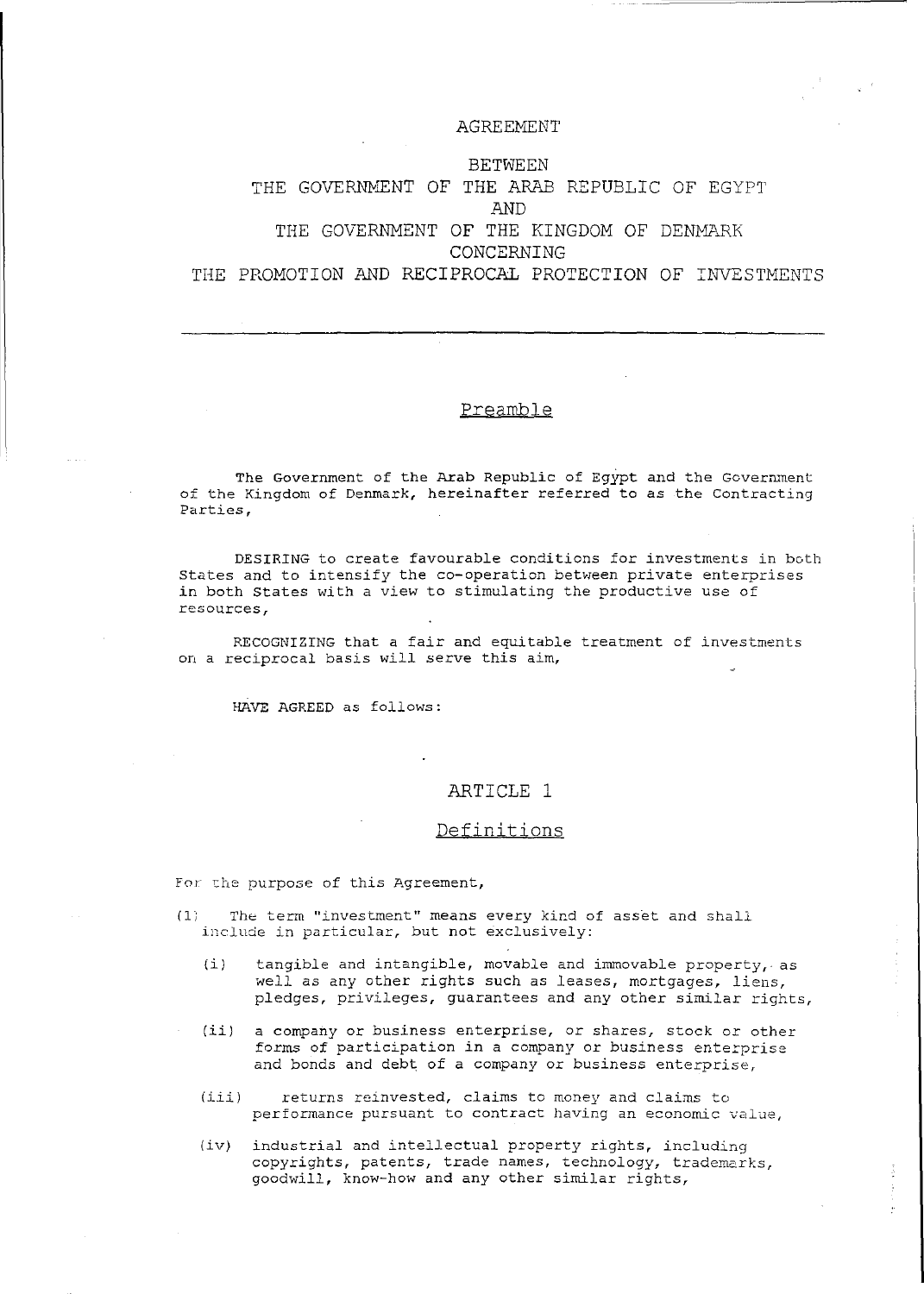- (v) concessions or other rights conferred by law or under contract, including concessions to search for, extract or exploit natural resources.
- (2) A change in the form, in which assets are invested, does not affect their character as investments.
- (3) "Returns" mean the amounts yielded by an investment and includes in particular, though not exclusively, profit, interest, capital gains, dividends, royalties or fees.
- (4) Returns, and in case of reinvestment amounts yielded from the reinvestment, shall be given the same protection as the investment in accordance with the provisions of this Agreement.
- (.5"' "Investor" means with regard to each Contracting Party:
	- (a) Matural persons having the citizenship or nationality of or who are permanently residing in each Contracting Party in accordance with its laws.
	- (b)  $\rho$  any entity established in accordance with, and recognised as a legal person by the law of that Contracting Party, such as companies, firms, associations, development finance institutions, foundations or similar entities, irrespective of mberederoms, roundations of similar ensiesse, interpretive of activities are directed at profit.
- (6) "Territory" means in respect of each contracting Party the territory under its sovereignty as well as the sea and sub-maritime zones over which the Contracting Party exercises, in conformity with international law, sovereign rights or jurisdiction.

### Promotion and Protection of Investments

- (1) Each Contracting Party shall admit investments by investors of Lie o'cher Contracting party in accordance with its *legislation* and administrative practice and encourage such investments including facilitating the establishment of representative offices.
- (2) Investments of investors of each Contracting Party shall at all times enjoy full protection and security in the territory of the other Contracting Party. Neither Contracting Party shall in any way impair by unreasonable or discriminatory measures the management, maintenance, use, enjoyment or disposal of investments in its territory of investors of the other Contracting Party.

.... !

(3) Each Contracting Party shall observe any obligation it may have entered into with regard to investments of investors of the other Contracting Party.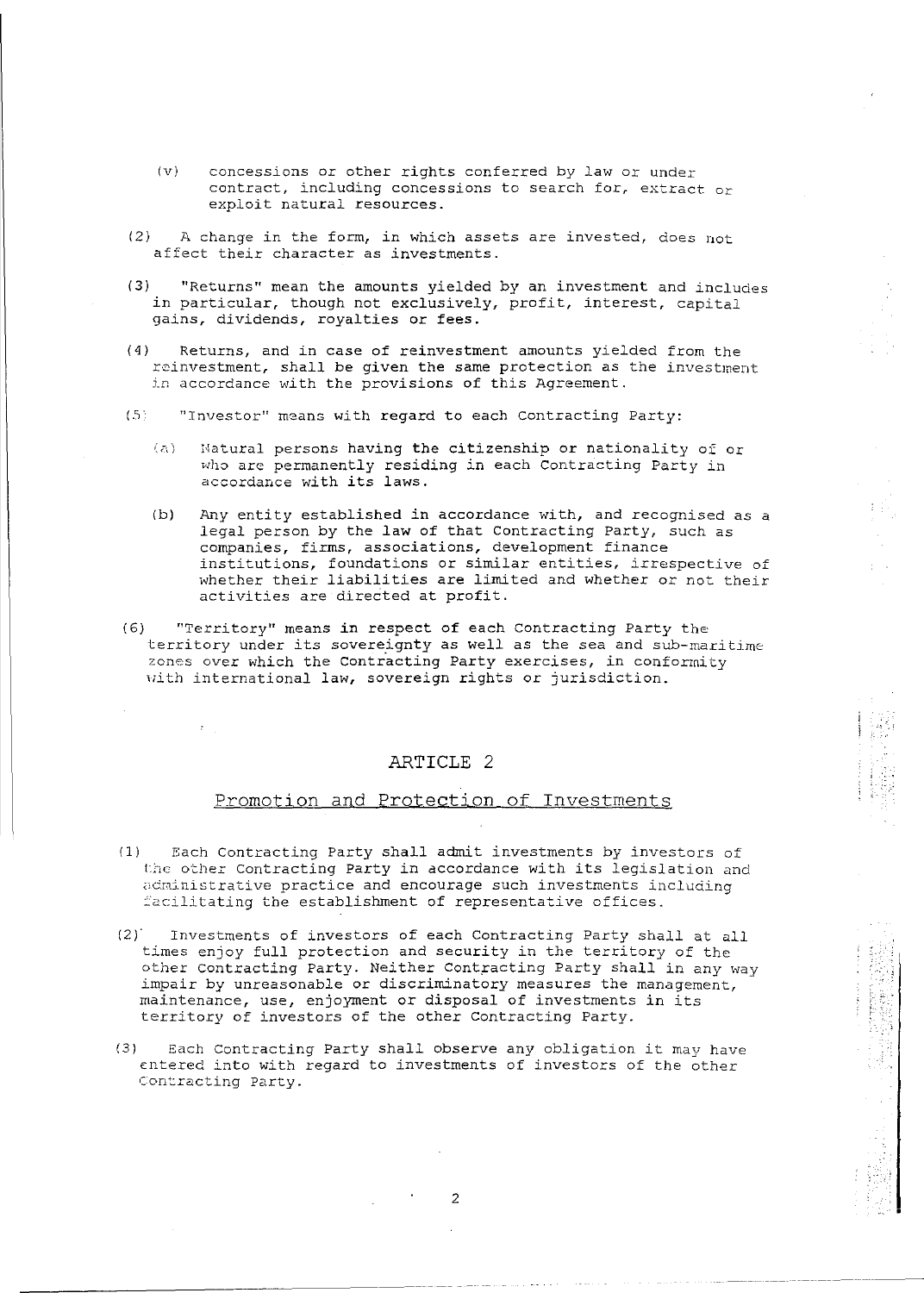### Treatment of Investments

- (1) Each contracting Party shall in its territory accord to investments made by investors of the other Contracting Party fair and equitable treatment which in no case shall be less favourable than that accorded to its own investors or to investors of any third State, whichever is the more favourable from the point of view of the investor.
- (2) Each Contracting Party shall in its territory accord to investors of the other Contracting Party, as regards their management, maintenance, use, enjoyment or disposal of their investment, fair and equitable treatment which in no case shall be less favourable than that accorded to its own investors or to investors of any third State, whichever of these standards is the more favourable from the point of view of the investor.

### ARTICLE 4

### Exceptions

The provisions of this Article relative to the granting of treatment not less favourable than that accorded to the investors of each Contracting Party or of any third State shall not be construed so as to oblige one Contracting Party to extend to the investors of the other Contracting Party the benefit of any treatment, preference or privilege resulting from:

- (a) membership of any existing or future Regional Economic Integration Organisation or customs union of which one of the Contracting Parties is or may become a party, or
- (b) any international agreement or arrangement relating wholly or mainly to taxation or any domestic legislation relating wholly or mainly to taxation.

### ARTICLE 5

#### Expropriation and Compensation

(1) Investments of investors of each Contracting Party shall not be nationalised, expropriated or subjected to measures having effect equivalent to nationalisation or expropriation (hereinafter referred to as "expropriation") in the territory of the other Contracting Party except for expropriations made in the public interest, on a basis of non-discrimination, carried out under due process of law, and against prompt, adequate and effective **compensation.**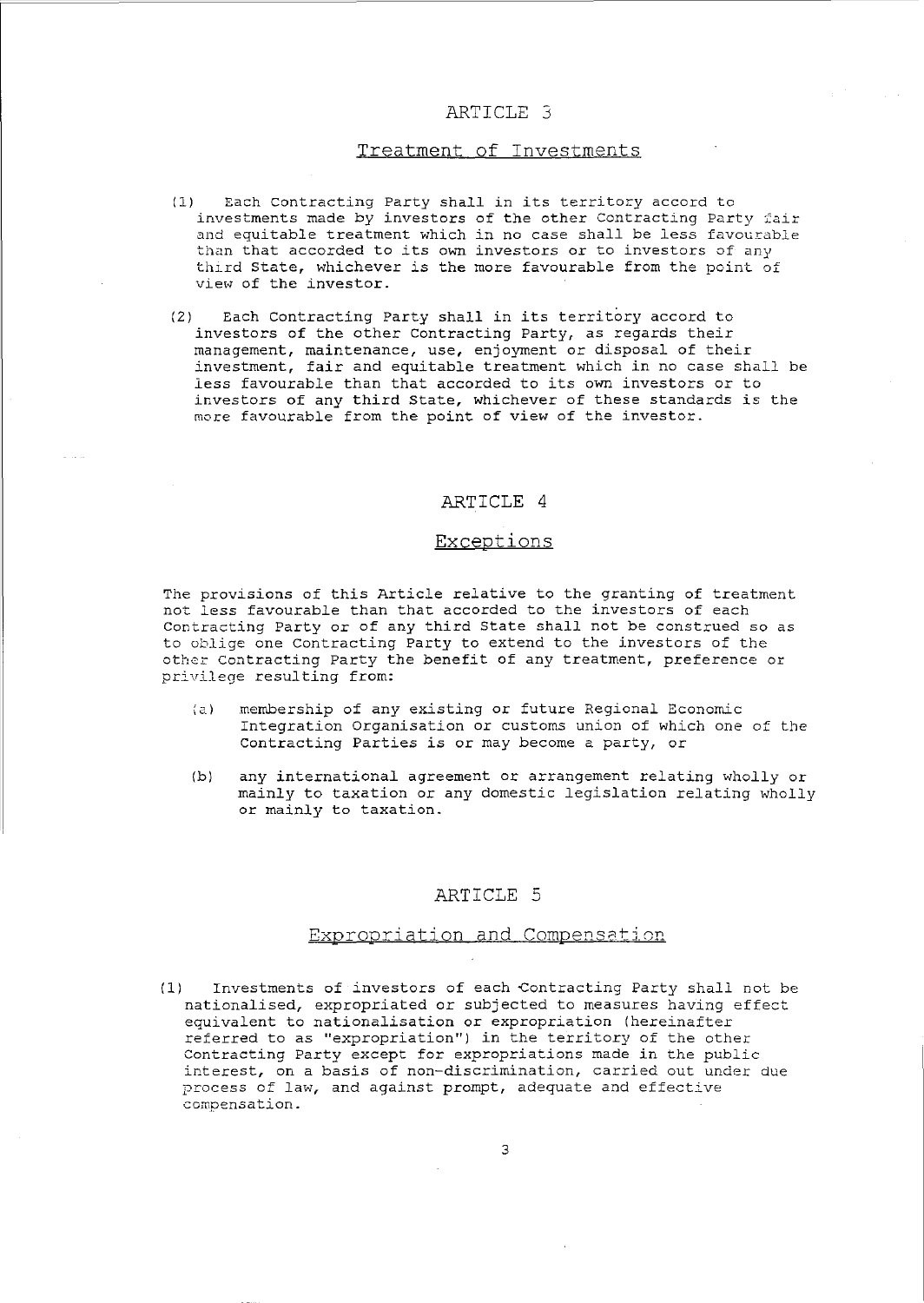- (2) Such compensation shall amount to the fair market value of the investment expropriated immediately before the expropriation or impending expropriation became known in such a way as to affect the value of the investment (hereinafter referred to as the "valuation date") .
- (3) Such fair market value shall be calculated in a freely convertible currency on the basis of the market rate of exchange existing for that currency on the valuation date. Compensation shall be paid promptly and include interest calculated from the date of expropriation until the date of payment.
- (4) The investor affected shall have a right to prompt review under the law of the Contracting Party making the expropriation, by a judicial or other competent and independent authority of that Contracting Party, of its case, of the valuation of its investment, and of the payment of compensation, in accordance with the principles set out in section 1 of this Article.
- (5) When a Contracting party expropriates the assets of a company or an enterprise in its territory, which is incorporated or constituted under its law, and in which investors of the other Contracting Party have an investment, including through shareholding, the provisions of this Article shall apply to ensure prompt, adequate and effective compensation to those investors for any impairment or diminishment of the fair market value of such investment resulting from the expropriation.

#### Compensation for Losses

- (1) Investors of one Contracting Party whose investments in the territory of the other Contracting Party suffer losses owing to war or other armed conflict, revolution, a state of national emergency, revolt, insurrection, or riot in the territory of the latter Contracting Party, shall be accorded by the latter Contracting Party treatment, as regards restitution, indemnification, compensation or other settlement, no less favourable than that which the latter Contracting Party accords to its own investors or to investors of any third state, whichever of these standards is the more favourable from the point of view of the investor.
- (2) Without prejudice to section 1 of this Article an investor of a Contracting Party who, in any of the situations referred to in that section, suffers a loss in the area of another contracting party resulting from
	- (a) requisitioning of its investment or part thereof by the latter's forces or authorities, or
	- $\langle \phi \rangle$  destruction of its investment or part thereof by the latter's forces or authorities, which was not required by the necessity of the situation, shall be accorded restitution or compensation which in either case shall be prompt, adequate and effective.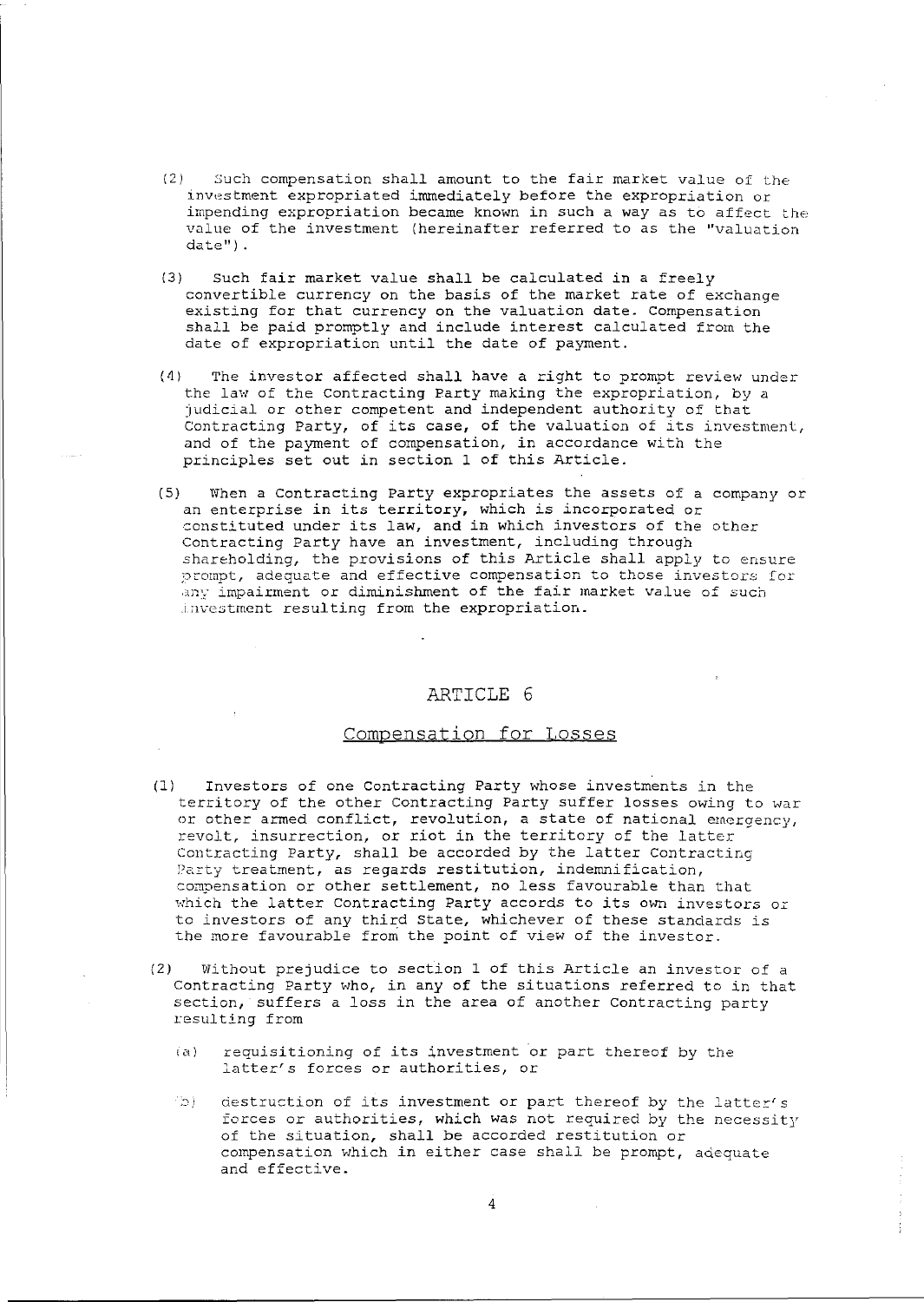## Transfers of Capital and Returns

- (1) Each Contracting Party shall with respect to investments in its territory by investors of the other Contracting Party allow the free transfer into and out of its territory of:
	- (a) the initial capital and any additional capital for the maintenance and development of an investment;
	- (b) the invested capital or the proceeds from the sale or liquidation of all or any part of an investment;
	- (c) interests, dividends, profits and other returns realized;
	- (d) payments made for the reimbursement of the credits for investments, and interests due;
	- (e) payments derived from rights enumerated in Article 1, section 1, iv of this Agreement;
	- $(f)$  unspent earnings and other remuneration's of personnel engaged from abroad in connection with an investment;
	- (g) compensation, restitution, indemnification or other settlement pursuant to Articles 5 and 6.
- (2) Transfers of payments under section 1 of this Article shall be effected without delay and in a freely convertible currency.
- (3) Transfers shall be made at the market rate of exchange existing on the date of transfer with respect to spot transactions in the currency to be transferred. In the absence of a market for foreign exchange, the rate to be used will be the most recent official exchange rate applied to inward investments.

### ARTICLE 8

### Subrogation

If one Contracting Party or its designated agency makes a payment to its own investors under a guarantee it has accorded in respect of an investment in the territory of the other Contracting Party, the latter Contracting Party shall recognize:

(a) the assignment, whether under the law or pursuant to a legal transaction, of any right or claim from the investor to the former Contracting Party or to its designated agency, and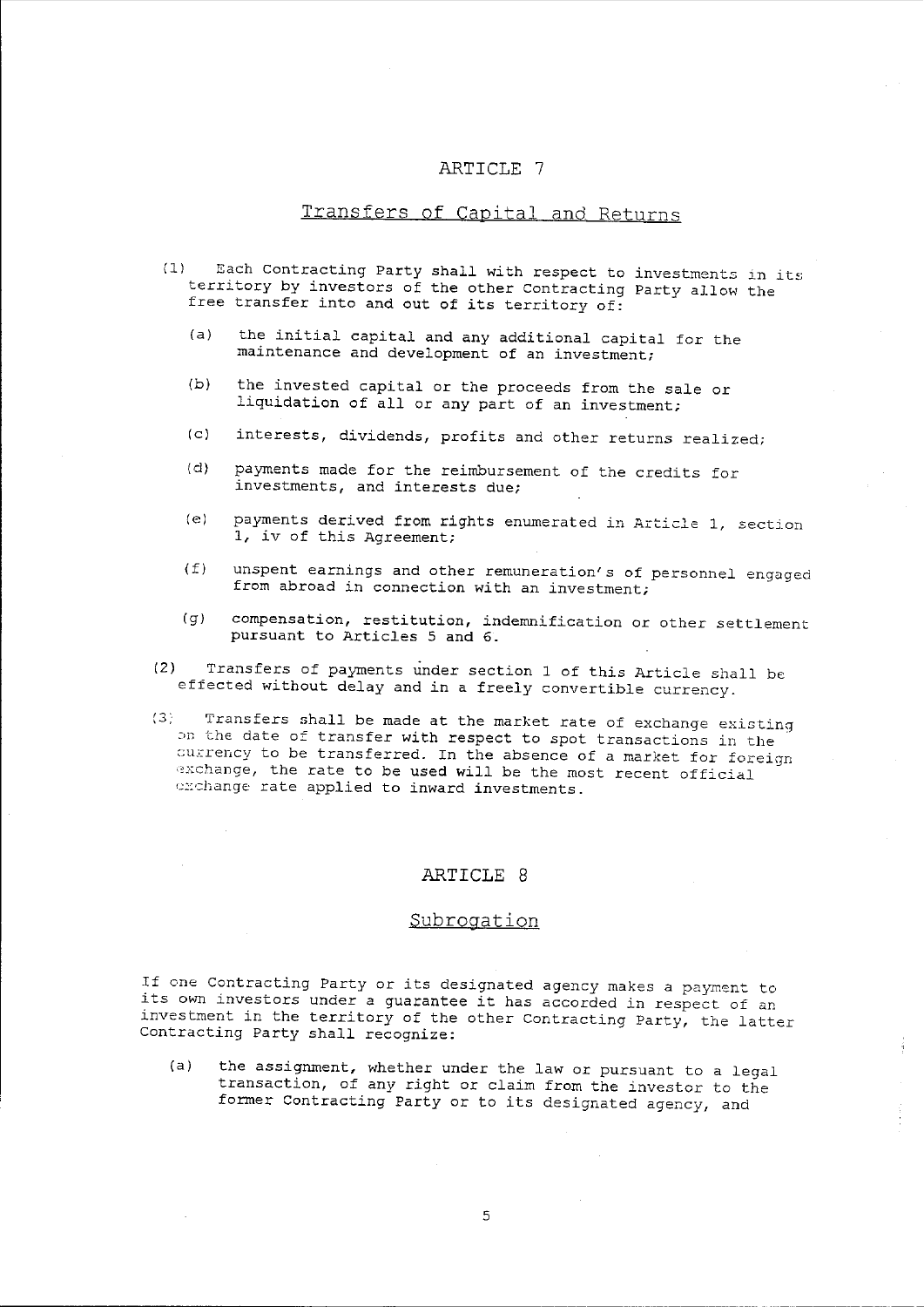(b) that the former Contracting Party or its designated agency is entitled by virtue of subrogation to exercise the rights and enforce the claims of that investor.

#### ARTICLE 9

#### Disputes between a Contracting Party and an Investor

- (1) Any dispute which may arise between an investor of one Contracting party and the other Contracting Party in connection with an investment in the territory of that other Contracting Party shall, as far as possible, be settled amicably.
- (2) If such dispute between an investor of one Contracting Party and the other Contracting Party continues to exist after a period of six months, investor shall be entitled to submit the case either to:
	- (a) international arbitration of the International Centre for Settlement of Investment Disputes established pursuant to the Convention on the Settlement of Investment Disputes between states and Nationals of other States opened for signature at Washington D.C. on 18 March 1965 (ICSID Convention), or
	- (b) an arbitrator or international ad hoc arbitral tribunal established under the Arbitration Rules of the United Nations comnission on International Trade Law (UNCITRAL), or
	- (c) arbitration under the Cairo Regional Centre for International Commercial Arbitration, or
	- (d) Arbitration Rules of the International Chamber of Commerce (ICC) .

### ARTICLE 10

### Disputes between the Contracting Parties

- (1) If any dispute arises between the Contracting Parties concernin. the interpretation 'and application of this Agreement, the Contracting Parties shall, as far as possible, try to settle any such dispute through negotiations.
- (2) If such a dispute cannot be settled within six months from the beginning of the dispute, it shall, upon the request of either Contracting Party, be submitted to an arbitral tribunal.
- (3) Such an arbitral tribunal shall be constituted for each individual case in the following way:

 $\mathcal{L}$  , i.e., i.e., i.e., i.e., i.e., i.e., i.e., i.e., i.e., i.e., i.e., i.e., i.e., i.e., i.e., i.e., i.e., i.e., i.e., i.e., i.e., i.e., i.e., i.e., i.e., i.e., i.e., i.e., i.e., i.e., i.e., i.e., i.e., i.e., i.e., i ,

 $\mathcal{L}_{\mathcal{A}}$ 

 $\frac{2}{3}$ 

Ĵ.

**.1** 

en Bernard (1999), 1999, 1999, 1999, 1999, 1999, 1999, 1999, 1999, 1999, 1999, 1999, 1999, 1999, 1999, 1999, 1<br>1999, 1999, 1999, 1999, 1999, 1999, 1999, 1999, 1999, 1999, 1999, 1999, 1999, 1999, 1999, 1999, 1999, 1999, 1<br>1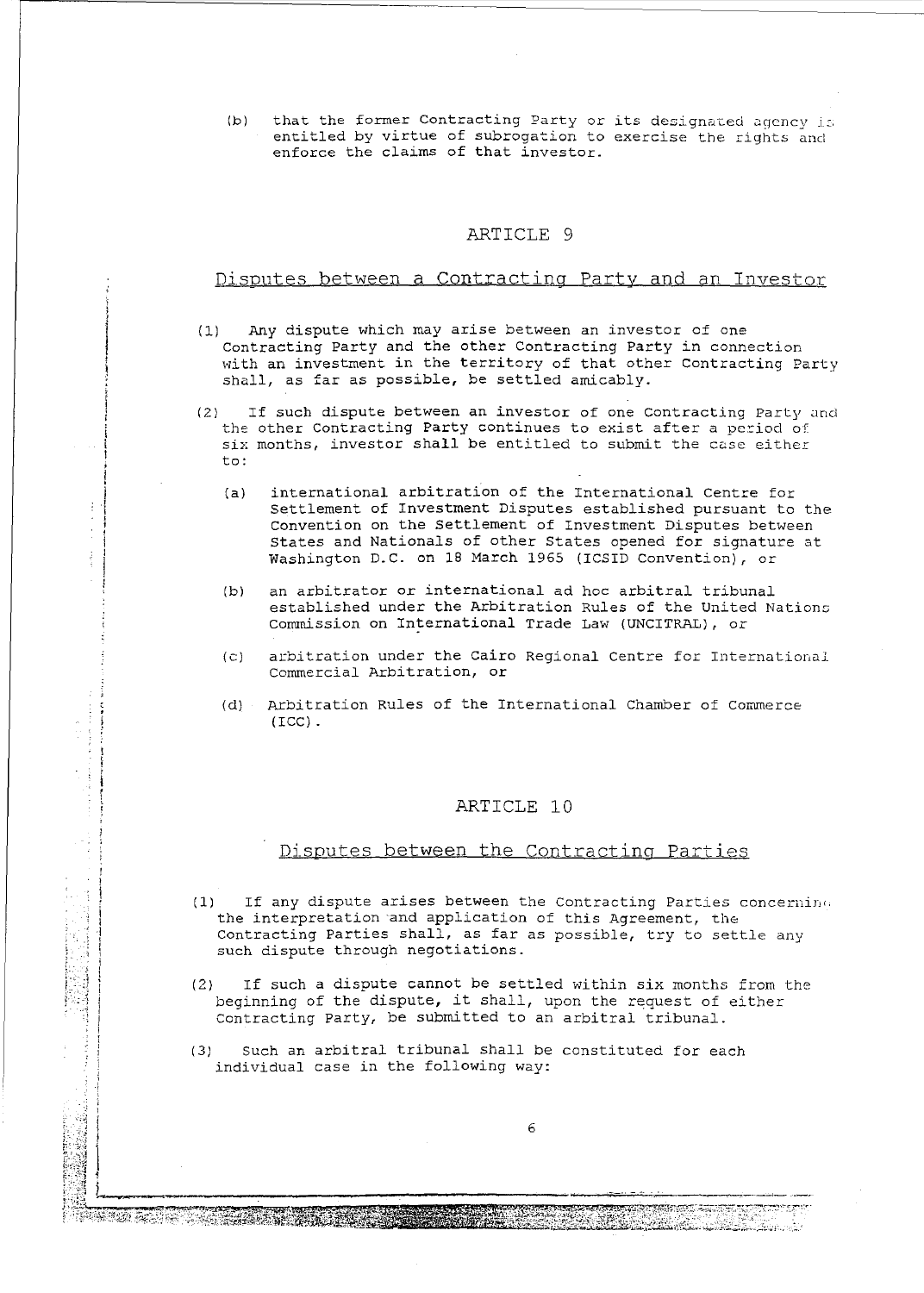- (a) within three months of the receipt of the request for arbitration, each Contracting Party shall appoint one member of the tribunal. Those two members shall then select a national of a third State who on approval by the Contracting Parties shall be appointed Chairman of the tribunal. The Chairman shall be appointed within three months from the date of appointment of the other two members.
- (b) If within any of the periods specified the necessary appointments have not been made, either Contracting Party may, in the absence of any other agreement, invite the President of the International Court of Justice to make any necessary appointments. If the President is a national of either Contracting Party or if he is otherwise prevented from discharging the said function, the Vice-President shall be invited to make the necessary appointments. If the Vice-President is a national of either Contracting Party or if he, too, *is* prevented from discharging the said function, the Member of the International Court of Justice next in seniority who is not a national of either Contracting Party shall be invited to make the necessary appointments.

I I  $\frac{1}{2}$ t i<br>I<br>I<br>I<br>I i  $, \, \, \cdot$ ~  $\sum_{i=1}^{n}$ 

!

!

! ~ *t*  l I J

, Indiana<br>1946 - Papa Jawa Barat, papa Papa Jawa Barat, papa Papa Jawa Barat, papa Papa Jawa Barat, papa Papa I<br>1946 - Papa Jawa Barat, papa Jawa Barat, papa Jawa Barat, papa Jawa Barat, papa Jawa Barat, papa Jawa Barat,

il

 $\frac{3}{2}$  ,  $\mathbb{I}$  .

." <sup>~</sup>>

- (c) The arbitral tribunal shall apply the provisions of this Agreement, other Agreements concluded between the contracting Parties, and the procedural standards called for by international law. It shall reach its decision by a majority of votes. The arbitral tribunal determines its own procedure.
- (d) The decisions of the tribunal are final and binding upon the contracting Parties to the dispute.
- (e) Each Contracting party shall bear the cost of its own member of the tribunal and of its representation in the arbitral proceedings. The cost of the Chairman and the remaining costs shall be borne in equal parts by the Contracting Parties.

#### ARTICLE 11

### Consultations

Each contracting Party may propose to the other Party to consult on any matter affecting the application of this Agreement. These consultations shall be held on the proposal of one of the contracting Parties at a place and at a time agreed upon through diplomatic channels.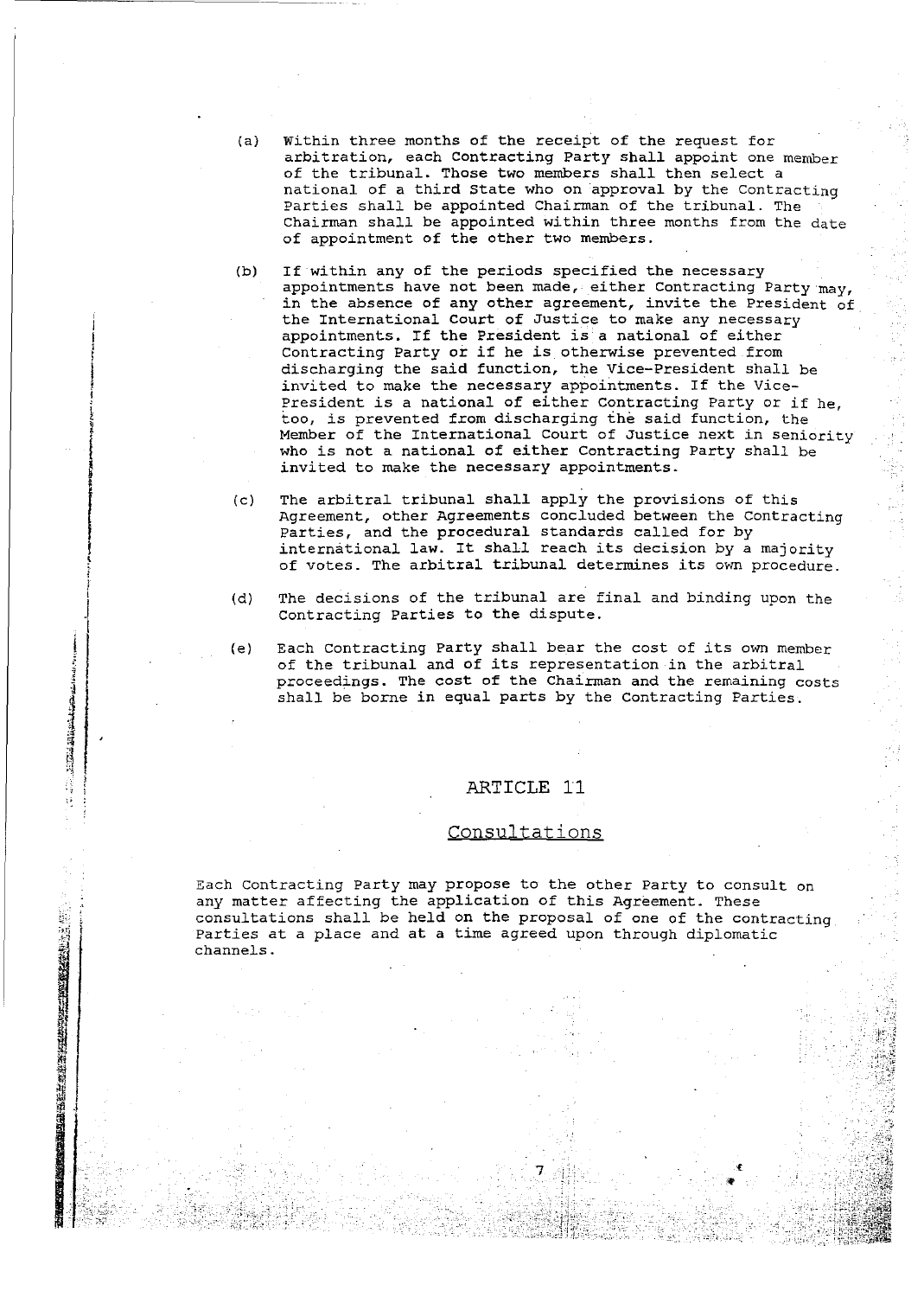### Applicability of this Agreement

The provisions of this Agreement shall apply to all investments made by investors of one contracting Party in the territory of the other Contracting Party prior to or after the entry into force of the Agreement by investors of the other contracting Party. It shall, however, not be applicable to divergences or disputes, which have arisen prior to its entry into force.

### ARTICLE 13

#### Amendments

At the time of entry into force of this Agreement or at any time thereafter the provisions of this Agreement may be amended in such manner as may be agreed between the Contracting Parties. Such amendments shall enter into force when the Contracting Parties have notified each other that the constitutional requirements for the entry into force have been fulfilled.

#### ARTICLE 14

### Territorial Extension

This Agreement shall not apply to the Faroe Islands and Greenland.

The provisions of this Agreement may be extended to the Faroe Islands and Greenland as may be agreed between the Contracting Parties in an Exchange of Notes.

#### ARTICLE 15

#### Entry into Force

The contracting Parties shall notify each other when the constitutional requirements for the entry into force of this Agreement have been fulfilled. The Agreement shall enter into force thirty days after the date of that last notification.